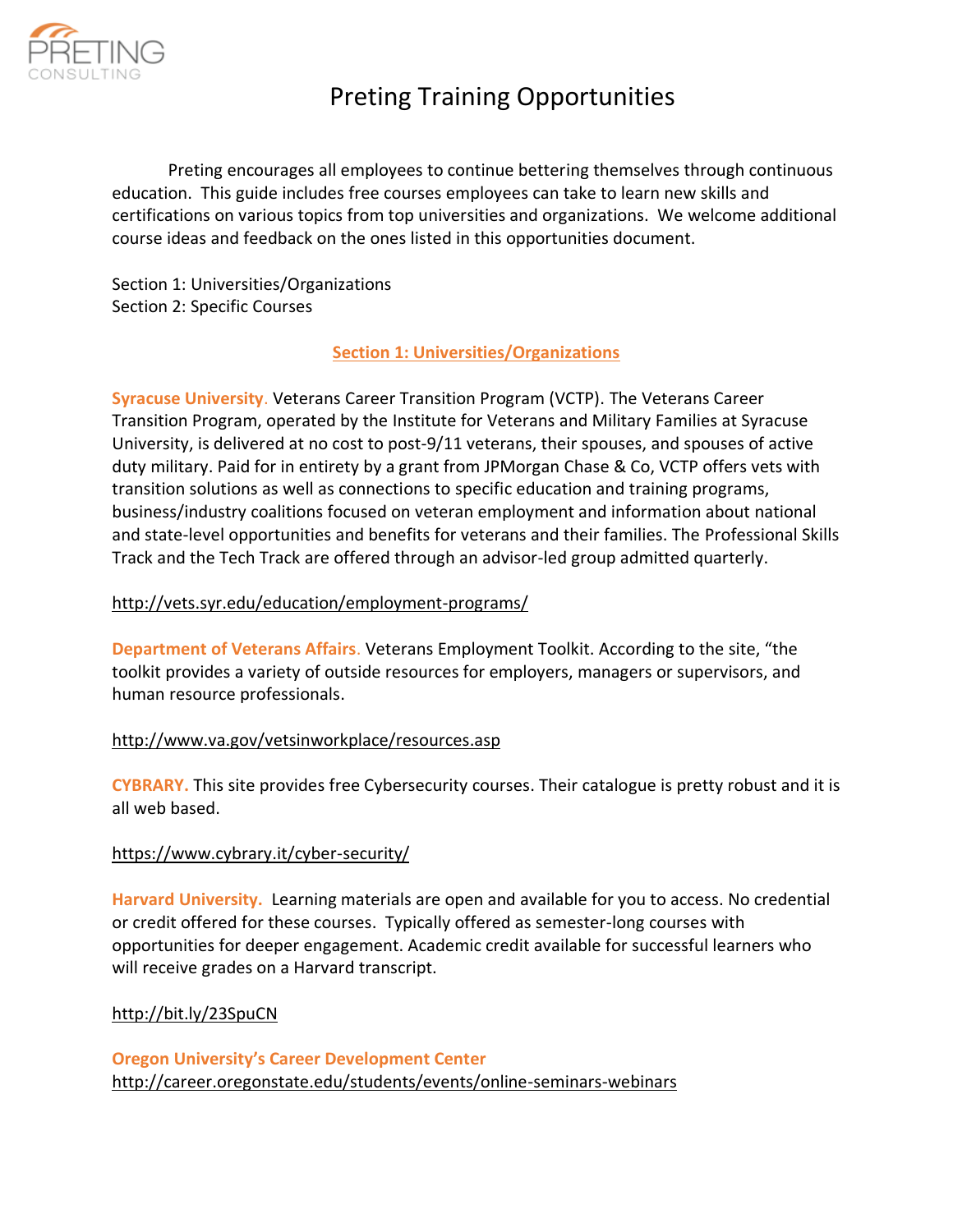

Description: Free webinars on how to improve resumes, interviewing skills, networking, and personal branding

### **Coursera**

### https://www.coursera.org/

1000+ courses from schools like Stanford and Yale - no application required. Build career skills in data science, computer science, business, and more.

#### **EdX**

#### <https://www.edx.org/>

EdX offers free online courses and classes. Find the latest MOOC from the world's best universities including MIT, Harvard, Berkeley, UT and others. Over 20 different course topic areas offered.

#### **Udemy**

#### https://www.udemy.com/courses/

Udemy is the world's largest destination for online courses. Discover an online course on Udemy.com and start learning a new skill today.

#### **Saylor Academy**

#### https://www.saylor.org/

The Saylor Academy offers nearly 100 full-length courses at the college and professional levels, each of which is available right now — at your pace, on your schedule, and free of cost. At Saylor Academy, you can earn modern, digital certificates of completion to use individually or toward one of their diploma programs; earn tuition-free college credit through their network of partner schools; or even start a low-cost, convenient degree program.

#### **Khan Academy**

#### https://www.khanacademy.org/

You can learn anything. Expert-created content and resources for every subject and level. Always free.

# **Section 2: Specific Courses**

#### **Duolingo**

#### https://www.duolingo.com/

Duolingo is a free online and app language program. Learning with Duolingo is fun and addictive. Earning points for correct answers, race against the clock, and level up. Their manageable lessons are effective, and they are proven to work. You can choose from 15+ language to learn as it fits into your schedule.

#### **HelloTalk**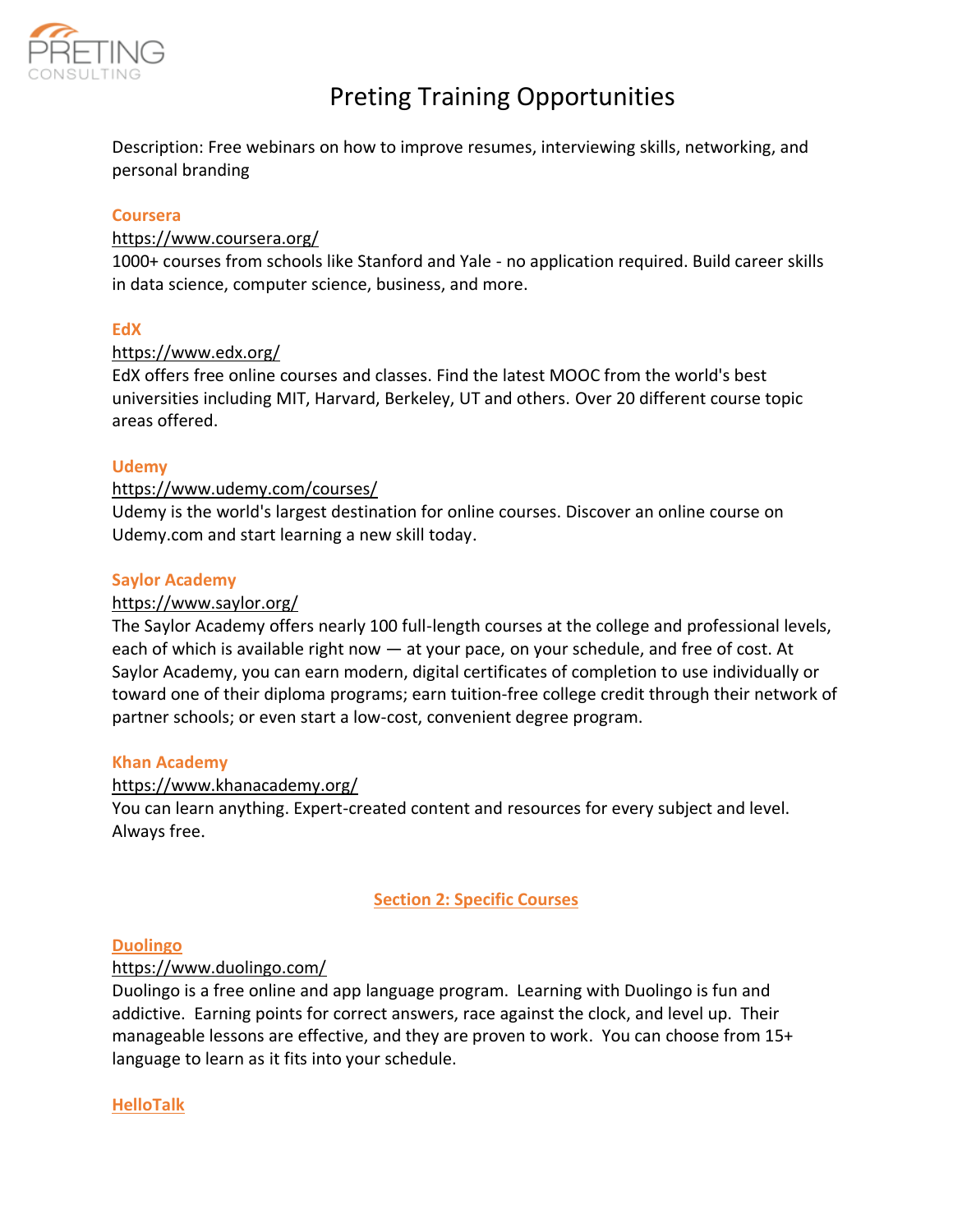

# https://www.hellotalk.com/

Choose to learn from over 100 languages. Native speakers from around the world are your teachers. HelloTalk's intuitive tools provide an experience that's never made it easier to learn and practice a new language.

### **Lynda.com**

#### https://www.lynda.com/

Learn software, creative, and business skills to achieve your personal and professional goals. Join today to get access to thousands of courses.

#### **Pluralsight.com**

# https://www.pluralsight.com/

Unlimited online developer training, creative and IT courses authored by industry experts. Learn the most in-demand tech skills from our extensive library.

# **Harvard University Courses**

#### **CS50- Intro to Computer Science:**

[http://online-learning.harvard.edu/course/cs50-introduction-computer](http://online-learning.harvard.edu/course/cs50-introduction-computer-science?sort_by=date_added&cost%5B%5D=free)[science?sort\\_by=date\\_added&cost\[\]=free](http://online-learning.harvard.edu/course/cs50-introduction-computer-science?sort_by=date_added&cost%5B%5D=free)

#### **What you'll learn**

A broad and robust understanding of computer science and programming, how to think algorithmically and solve programming problems efficiently, concepts like abstraction, algorithms, data structures, encapsulation, resource management, security, software engineering, and web development, familiarity in a number of languages, including C, PHP, and JavaScript plus SQL, CSS, and HTML, how to engage with a vibrant community of like-minded learners from all levels of experience, how to develop and present a final programming project to your peers.

Required: 9 Problem Sets (10 to 20 hrs each) and one final project

#### **ContractsX: From Trust to Promise to Contract:**

[http://online-learning.harvard.edu/course/contractsx-trust-promise-contract?category\[\]=6](http://online-learning.harvard.edu/course/contractsx-trust-promise-contract?category%5B%5D=6)

# **What you'll learn**

A theoretical background of contracts, trust, and promise, contracts the government will stand behind and those it won't, illusory promises, offer and acceptance, the limitations of contract law, writing and Interpretation of contracts, key concepts including mistake, fraud, and frustration; remedies and specific performance; and third parties

Effort Required: 8 weeks, 2-3 hrs per week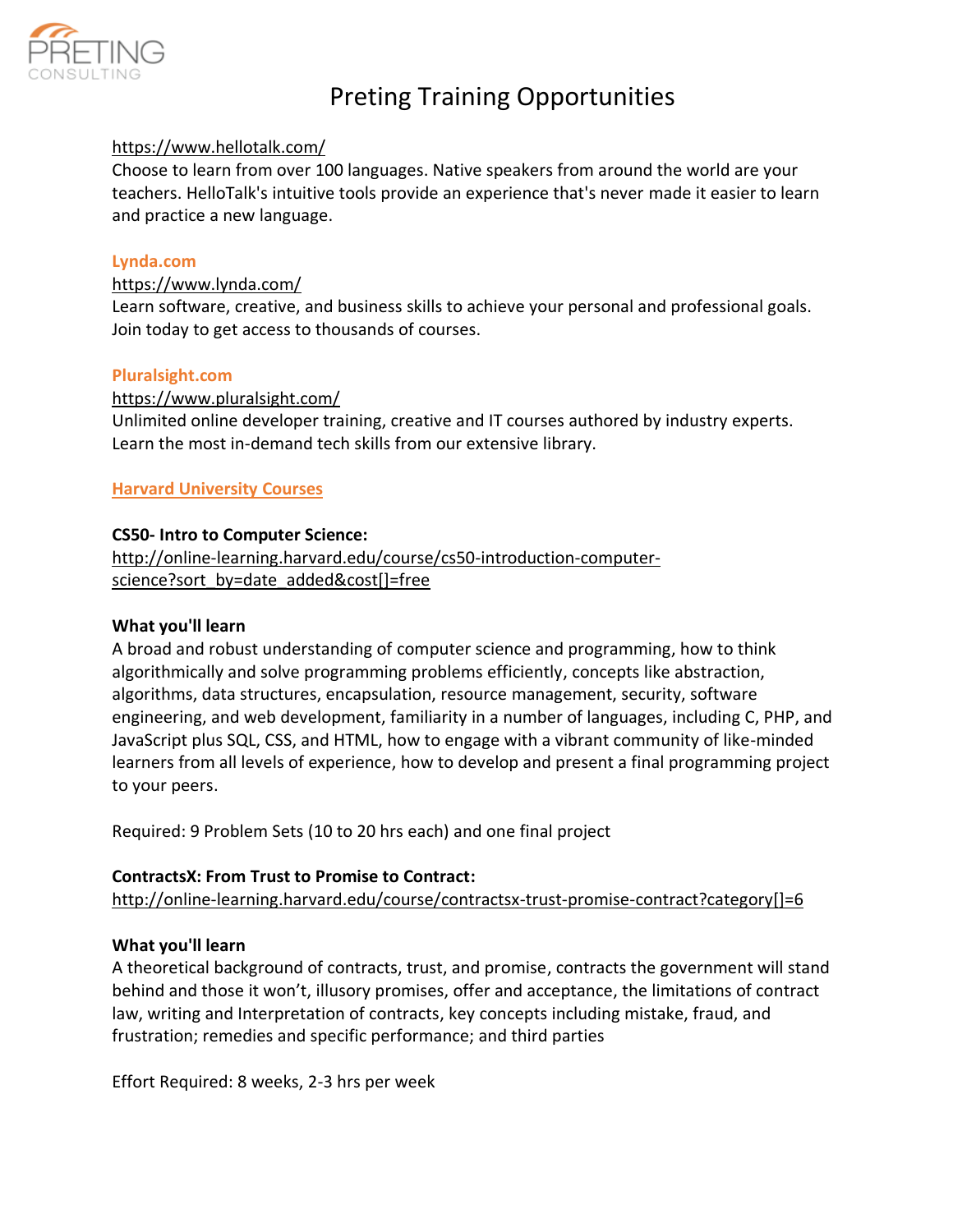

# **Science and Cooking:**

[http://online-learning.harvard.edu/course/science-and](http://online-learning.harvard.edu/course/science-and-cooking?sort_by=date_added&cost%5B%5D=free)[cooking?sort\\_by=date\\_added&cost\[\]=free](http://online-learning.harvard.edu/course/science-and-cooking?sort_by=date_added&cost%5B%5D=free)

# **Introduction:**

During each week of the course, you will watch as chefs reveal the secrets behind some of their most famous culinary creations — often right in their own restaurants. Inspired by such cooking mastery, the Harvard team will then explain, in simple and sophisticated ways, the science behind the recipe. Topics will include: soft matter materials, such as emulsions, illustrated by aioli; elasticity, exemplified by the done-ness of a steak; and diffusion, revealed by the phenomenon of spherification, the culinary technique pioneered by Ferran Adrià. To help you make the link between cooking and science, an "equation of the week" will capture the core scientific concept being explored. You will also have the opportunity to be an experimental scientist in your very own laboratory  $-$  your kitchen. By following along with the engaging recipe of the week, taking measurements, and making observations, you will learn to think both like a cook and a scientist. The lab is also one of the most unique components of this course after all, in what other science course do you get to eat your lab?

# **What you'll learn**

The scientific concepts that underlie everyday cooking and haute cuisine techniques, how to apply principles of physics, engineering, and chemistry to cooking, how to become an experimental scientist in your own kitchen, how to think like a chef AND a scientist.

Effort Required: 14 weeks, 3-6 hrs per week

# **Nonprofit Financial Stewardship Webinar: Introduction to Accounting and Financial Statements:**

[http://online-learning.harvard.edu/course/nonprofit-financial-stewardship-webinar](http://online-learning.harvard.edu/course/nonprofit-financial-stewardship-webinar-introduction-accounting-and-financial-statements?sort_by=date_added&offset=12&cost%5B%5D=free)[introduction-accounting-and-financial-statements?sort\\_by=date\\_added&offset=12&cost\[\]=free](http://online-learning.harvard.edu/course/nonprofit-financial-stewardship-webinar-introduction-accounting-and-financial-statements?sort_by=date_added&offset=12&cost%5B%5D=free)

# **Description:**

The **Introduction to Nonprofit Accounting and Financial Statements** webinars provide a great opportunity to learn the basic principles of nonprofit accounting. The series is designed to introduce basic accounting concepts and financial statements to individuals who have had little or no experience with finance or accounting. The webinars consist of 2 live, one-hour sessions with Professor Thornburg where you will have the opportunity to interact and ask questions. Participants are also asked to review self-paced materials ahead of time in the form of readings and pre-recorded videos, which will be provided via email. Details on joining these live sessions will be posted on the webinar website and emailed to you after registration.

# **Available in August 2016**

**New Directions in EcoPlanning Lecture Series**